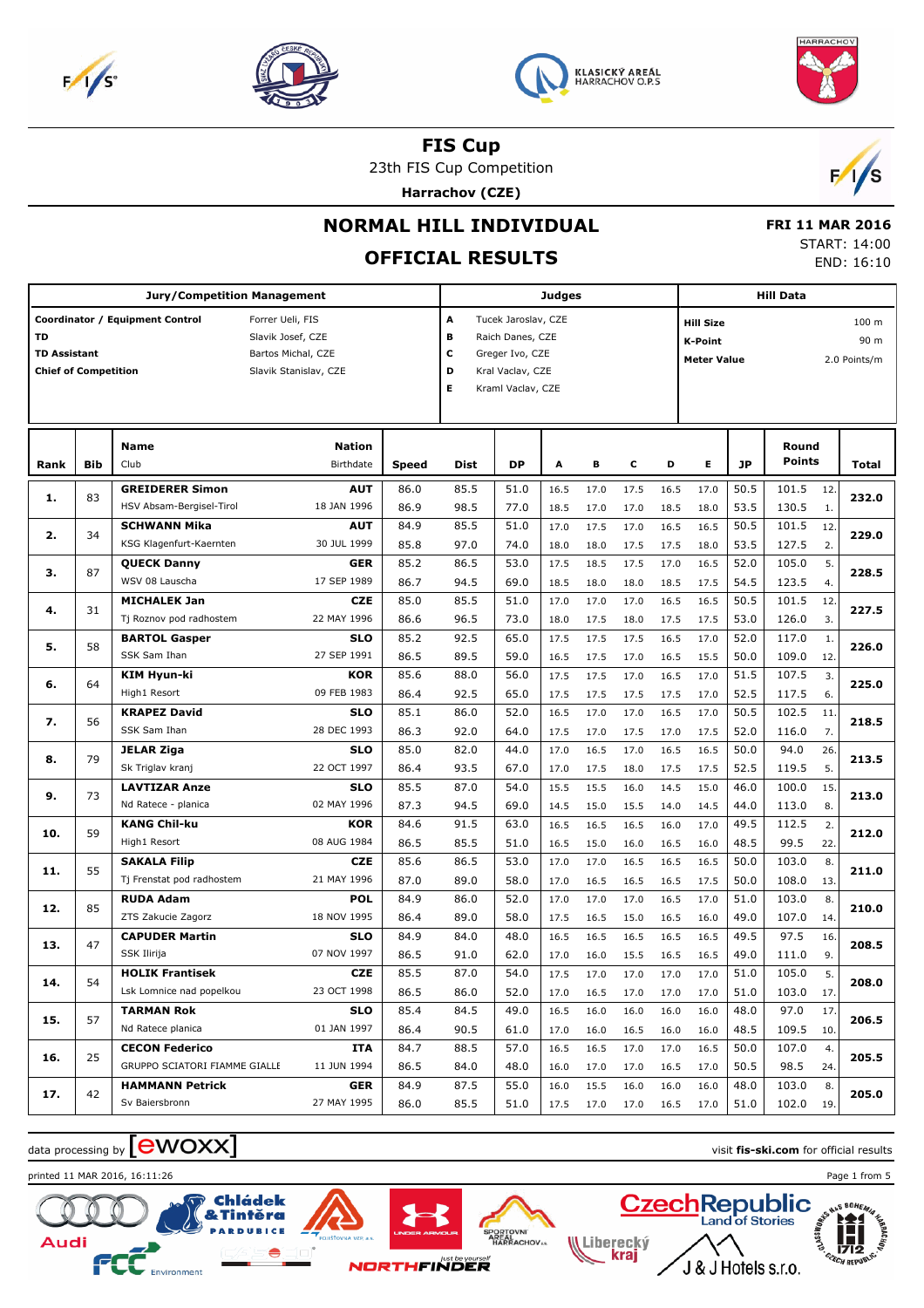







23th FIS Cup Competition

**Harrachov (CZE)**



#### **NORMAL HILL INDIVIDUAL**

 **FRI 11 MAR 2016** START: 14:00

|      |            |                                  |                            | <b>OFFICIAL RESULTS</b> |      |           |      |      |      |      |      |           |                        |     | JIANI. 17.00<br>END: 16:10 |
|------|------------|----------------------------------|----------------------------|-------------------------|------|-----------|------|------|------|------|------|-----------|------------------------|-----|----------------------------|
| Rank | <b>Bib</b> | <b>Name</b><br>Club              | <b>Nation</b><br>Birthdate | <b>Speed</b>            | Dist | <b>DP</b> | A    | В    | c    | D    | E.   | <b>JP</b> | Round<br><b>Points</b> |     | Total                      |
|      |            | <b>STEINER Maximilian</b>        | <b>AUT</b>                 | 86.3                    | 87.0 | 54.0      | 17.0 | 17.0 | 17.0 | 16.0 | 16.5 | 50.5      | 104.5                  | 7.  |                            |
| 18.  | 63         | WSV Bad Ischl-NTS-Oberoesterreic | 04 MAY 1996                | 87.1                    | 83.5 | 47.0      | 16.5 | 17.0 | 16.5 | 17.0 | 17.5 | 50.5      | 97.5                   | 25. | 202.0                      |
|      |            | <b>LEJA Krzysztof</b>            | <b>POL</b>                 | 85.6                    | 83.0 | 46.0      | 16.5 | 16.5 | 16.5 | 16.5 | 16.5 | 49.5      | 95.5                   | 23. |                            |
| 19.  | 84         | <b>AZS ZAKOPANE</b>              | 21 FEB 1996                | 87.1                    | 86.5 | 53.0      | 17.5 | 17.0 | 17.0 | 17.0 | 17.0 | 51.0      | 104.0                  | 16. | 199.5                      |
|      |            | <b>HEINRICH Tim</b>              | <b>GER</b>                 | 85.4                    | 81.5 | 43.0      | 16.5 | 16.5 | 16.5 | 16.5 | 16.5 | 49.5      | 92.5                   | 27. |                            |
| 20.  | 81         | Wsv Schmiedefeld                 | 06 MAY 1995                | 86.7                    | 87.5 | 55.0      | 15.5 | 17.0 | 17.0 | 17.0 | 17.0 | 51.0      | 106.0                  | 15. | 198.5                      |
|      | 67         | <b>SCHMID Constantin</b>         | <b>GER</b>                 | 85.2                    | 83.0 | 46.0      | 16.5 | 16.5 | 17.0 | 17.0 | 16.0 | 50.0      | 96.0                   | 20. | 196.5                      |
| 21.  |            | Wsv Oberaudorf                   | 27 NOV 1999                | 86.5                    | 85.0 | 50.0      | 17.0 | 17.0 | 16.5 | 16.5 | 17.0 | 50.5      | 100.5                  | 20. |                            |
| 22.  | 77         | <b>MEZNAR Mitja</b>              | <b>SLO</b>                 | 85.9                    | 81.5 | 43.0      | 16.5 | 16.5 | 17.0 | 16.5 | 16.5 | 49.5      | 92.5                   | 27. | 195.0                      |
|      |            | <b>NSK TRZIC FMG</b>             | 30 JUN 1988                | 86.6                    | 86.0 | 52.0      | 17.0 | 16.5 | 17.0 | 16.5 | 17.0 | 50.5      | 102.5                  | 18. |                            |
| 22.  | 68         | <b>WAGNER Lukas</b>              | <b>GER</b>                 | 84.4                    | 83.0 | 46.0      | 17.0 | 17.0 | 16.5 | 16.5 | 16.5 | 50.0      | 96.0                   | 20. | 195.0                      |
|      |            | WSV 08 Lauscha                   | 07 MAR 1995                | 86.2                    | 84.0 | 48.0      | 17.5 | 17.5 | 17.0 | 16.5 | 16.5 | 51.0      | 99.0                   | 23. |                            |
| 24.  | 61         | <b>MIETUS Krzysztof</b>          | <b>POL</b>                 | 85.6                    | 88.0 | 56.0      | 10.0 | 9.0  | 8.5  | 8.5  | 9.0  | 26.5      | 82.5                   | 45. | 192.0                      |
|      |            | AZS Zakopane                     | 08 MAR 1991                | 86.8                    | 90.5 | 61.0      | 16.5 | 15.5 | 16.0 | 16.5 | 16.0 | 48.5      | 109.5                  | 10. |                            |
| 24.  | 43         | <b>SEIDL Fabian</b>              | <b>GER</b>                 | 84.3                    | 81.0 | 42.0      | 17.0 | 16.5 | 16.5 | 16.0 | 16.5 | 49.5      | 91.5                   | 30. | 192.0                      |
|      |            | Sc Auerbach                      | 23 JUN 1997                | 86.0                    | 86.0 | 52.0      | 16.0 | 16.0 | 16.5 | 16.5 | 16.0 | 48.5      | 100.5                  | 20. |                            |
| 26.  | 76         | <b>CINTIMAR Muhammet Irfan</b>   | <b>TUR</b>                 | 85.5                    | 83.0 | 46.0      | 16.5 | 16.5 | 16.5 | 16.5 | 16.0 | 49.5      | 95.5                   | 23. | 190.0                      |
|      |            |                                  | 16 JUL 1997                | 86.9                    | 82.5 | 45.0      | 16.5 | 16.5 | 16.5 | 16.5 | 16.0 | 49.5      | 94.5                   | 26. |                            |
| 27.  | 86         | <b>DREHER Michael</b>            | <b>GER</b>                 | 84.3                    | 82.5 | 45.0      | 16.5 | 16.5 | 17.0 | 16.5 | 16.5 | 49.5      | 94.5                   | 25. | 186.0                      |
|      |            | SC 1906 Oberstdorf               | 30 JAN 1993                | 86.2                    | 81.0 | 42.0      | 16.5 | 16.5 | 16.5 | 16.5 | 16.5 | 49.5      | 91.5                   | 27. |                            |
| 28.  | 39         | <b>DOLEZEL Dusan</b>             | <b>CZE</b>                 | 84.7                    | 83.0 | 46.0      | 16.5 | 17.5 | 17.0 | 16.5 | 17.0 | 50.5      | 96.5                   | 19. | 184.0                      |
|      |            | Tj Frenstat pod radhostem        | 05 JUN 1998                | 85.7                    | 79.0 | 38.0      | 16.0 | 16.5 | 16.5 | 16.5 | 16.5 | 49.5      | 87.5                   | 28. |                            |
| 29.  | 53         | <b>SCHAFFER Lucas</b>            | <b>AUT</b>                 | 85.8                    | 84.0 | 48.0      | 16.0 | 16.5 | 17.0 | 16.5 | 16.0 | 49.0      | 97.0                   | 17. | 180.5                      |
|      |            | SK Rottenmann-Steiermark         | 03 AUG 1995                | 87.3                    | 87.0 | 54.0      | 9.5  | 9.5  | 10.0 | 10.0 | 10.0 | 29.5      | 83.5                   | 29. |                            |
| 30.  | 48         | <b>FABIJAN Nik</b>               | <b>SLO</b>                 | 86.5                    | 81.5 | 43.0      | 16.5 | 16.0 | 16.5 | 16.5 | 16.5 | 49.5      | 92.5                   | 27. | 162.5                      |
|      |            | Sk Triglav kranj                 | 18 JUN 1997                | 88.0                    | 73.5 | 27.0      | 14.5 | 14.0 | 14.5 | 15.0 | 14.0 | 43.0      | 70.0                   | 30. |                            |
| 31.  | 82         | <b>KANTYKA Przemyslaw</b>        | <b>POL</b>                 | 85.5                    | 83.0 | 46.0      | 16.5 | 16.0 | 17.0 | 16.5 | 17.0 | 50.0      | 96.0                   | 20. | 147.0                      |
|      |            | Lks Klimczok bystra              | 15 DEC 1996                | 87.1                    | 64.5 | 9.0       | 14.0 | 13.5 | 14.0 | 14.0 | 14.0 | 42.0      | 51.0                   | 31. |                            |

|     |    | Not qualified for final round |             |      |      |      |      |      |      |      |      |      |      |
|-----|----|-------------------------------|-------------|------|------|------|------|------|------|------|------|------|------|
| 32. | 40 | <b>VARESCO Daniele</b>        | <b>ITA</b>  | 84.9 | 82.0 | 44.0 | 16.0 | 15.0 | 16.0 | 15.5 | 15.5 | 47.0 | 91.0 |
|     |    | G.S. FIAMME ORO MOENA         | 25 JUL 1995 |      |      |      |      |      |      |      |      |      |      |
| 32. | 36 | <b>AIGRO Artti</b>            | <b>EST</b>  | 85.4 | 81.0 | 42.0 | 16.0 | 16.5 | 16.5 | 16.0 | 16.5 | 49.0 | 91.0 |
|     |    | Pohjakotkas/Otepaa            | 29 AUG 1999 |      |      |      |      |      |      |      |      |      |      |
| 34. | 70 | <b>HAHN Julian</b>            | <b>GER</b>  | 85.5 | 80.0 | 40.0 | 17.0 | 17.0 | 16.5 | 16.5 | 16.5 | 50.0 | 90.0 |
|     |    | WSV Gruena                    | 07 NOV 1997 |      |      |      |      |      |      |      |      |      |      |
| 35. | 71 | <b>MAYLAENDER Dominik</b>     | <b>GER</b>  | 85.6 | 79.5 | 39.0 | 16.5 | 16.5 | 16.5 | 16.5 | 16.0 | 49.5 | 88.5 |
|     |    | SC Degenfeld                  | 20 MAR 1995 |      |      |      |      |      |      |      |      |      |      |
| 35. | 69 | <b>LACKNER Thomas</b>         | <b>AUT</b>  | 85.6 | 79.5 | 39.0 | 16.5 | 17.5 | 16.5 | 16.5 | 16.0 | 49.5 | 88.5 |
|     |    | HSV Absam-Bergisel-Tirol      | 09 APR 1993 |      |      |      |      |      |      |      |      |      |      |
| 35. | 60 | <b>BOGATAJ Tine</b>           | <b>SLO</b>  | 85.2 | 80.5 | 41.0 | 15.5 | 16.0 | 17.0 | 16.0 | 15.5 | 47.5 | 88.5 |
|     |    | SSK Ilirija                   | 11 MAY 1998 |      |      |      |      |      |      |      |      |      |      |

## $\frac{1}{2}$  data processing by  $\boxed{\text{ewOX}}$

printed 11 MAR 2016, 16:11:26 Page 2 from 5







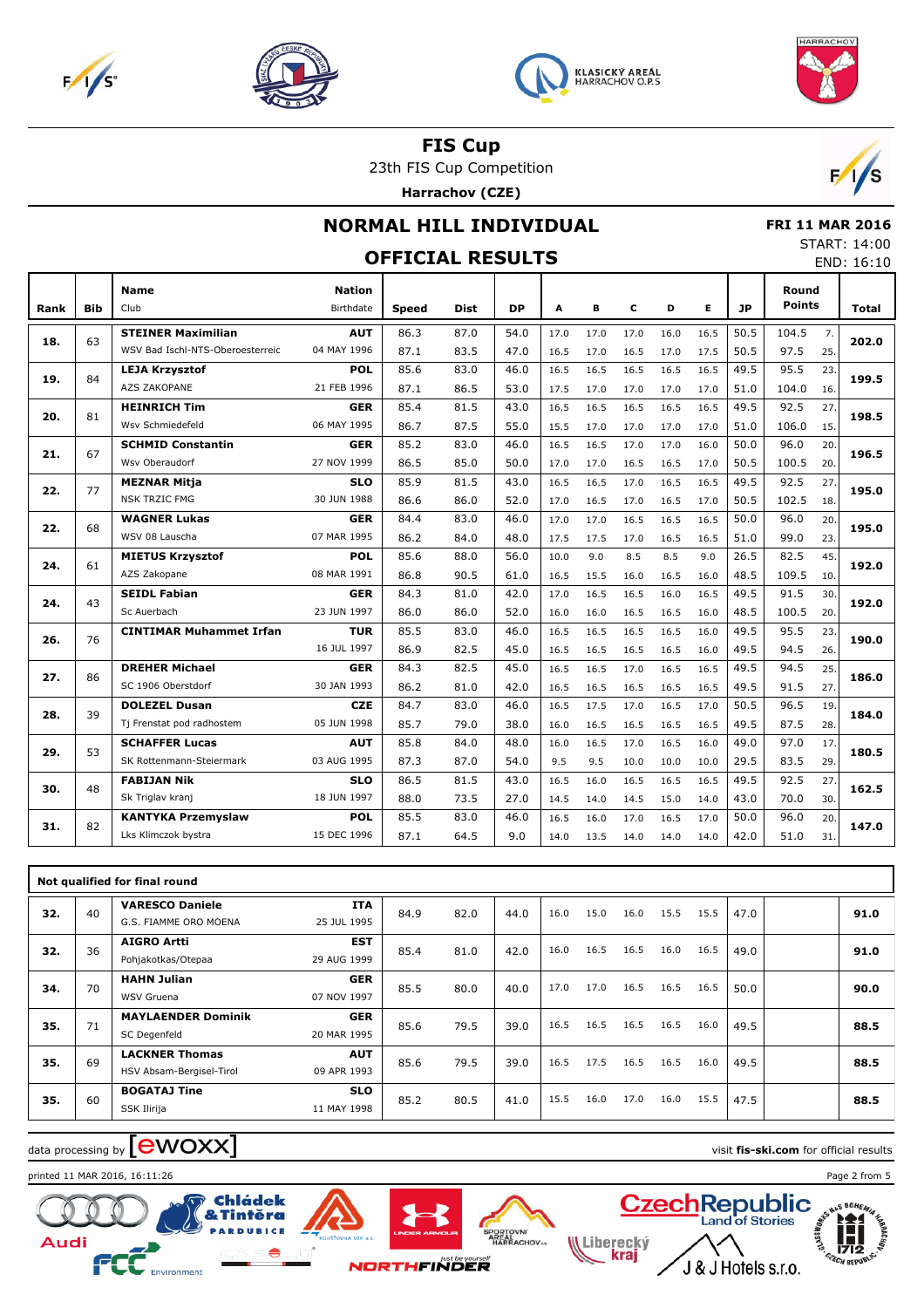







23th FIS Cup Competition

**Harrachov (CZE)**



## **NORMAL HILL INDIVIDUAL**

 **FRI 11 MAR 2016** START: 14:00 END: 16:10

|      |            |                                                         |                           | <b>OFFICIAL RESULTS</b> |      |      |      |           |           |      |      |           |        | JIANI, 17.00<br>END: 16:10 |
|------|------------|---------------------------------------------------------|---------------------------|-------------------------|------|------|------|-----------|-----------|------|------|-----------|--------|----------------------------|
|      |            | Name                                                    | <b>Nation</b>             |                         |      |      |      |           |           |      |      |           | Round  |                            |
| Rank | <b>Bib</b> | Club                                                    | Birthdate                 | <b>Speed</b>            | Dist | DP   | Α    | в         | c         | D    | Е    | <b>JP</b> | Points | Total                      |
| 38.  | 62         | <b>ANTONISSEN Lars</b>                                  | <b>NED</b>                | 86.0                    | 79.5 | 39.0 | 16.0 | 16.5      | 16.5      | 16.0 | 16.0 | 48.5      |        | 87.5                       |
|      |            |                                                         | 31 JUL 1995               |                         |      |      |      |           |           |      |      |           |        |                            |
| 38.  | 27         | <b>MARCHUKOV Aleksandr</b>                              | <b>RUS</b>                | 84.7                    | 80.0 | 40.0 | 16.5 | 16.0      | 16.0      | 15.5 | 15.0 | 47.5      |        | 87.5                       |
|      |            | Sankt-Petersburg                                        | 08 OCT 2000               |                         |      |      |      |           |           |      |      |           |        |                            |
| 40.  | 44         | <b>DELLASEGA Roberto</b><br>GRUPPO SCIATORI FIAMME GIAL | <b>ITA</b><br>15 JUN 1990 | 85.7                    | 81.0 | 42.0 | 15.0 | 14.5      | 15.0      | 15.5 | 14.5 | 44.5      |        | 86.5                       |
|      |            | <b>DEMIR Ayberk</b>                                     | <b>TUR</b>                |                         |      |      |      |           |           |      |      |           |        |                            |
| 41.  | 65         |                                                         | 14 FEB 1997               | 85.2                    | 78.5 | 37.0 | 16.0 | 16.5      | 16.0      | 16.0 | 16.0 | 48.0      |        | 85.0                       |
| 41.  | 29         | <b>WASEK Pawel</b>                                      | <b>POL</b>                | 85.0                    | 78.5 | 37.0 | 15.5 | 16.5      | 15.5      | 16.5 | 16.0 | 48.0      |        | 85.0                       |
|      |            | KS Wisla Wisla                                          | 02 JUN 1999               |                         |      |      |      |           |           |      |      |           |        |                            |
| 43.  | 75         | <b>JARZABEK Dawid</b>                                   | <b>POL</b>                | 85.4                    | 77.5 | 35.0 | 16.5 | 16.0      | 16.5      | 16.5 | 16.0 | 49.0      |        | 84.0                       |
|      |            | TS Wisla Zakopane                                       | 03 MAR 1999               |                         |      |      |      |           |           |      |      |           |        |                            |
| 43.  | 52         | <b>MITROFAN Nicolae Sorin</b><br>CSS Brasovia           | <b>ROU</b><br>26 MAR 1999 | 84.5                    | 78.0 | 36.0 | 16.5 | 16.0      | 16.0      | 16.0 | 15.5 | 48.0      |        | 84.0                       |
|      |            | <b>WIENERROITHER Julian</b>                             | <b>AUT</b>                |                         |      |      |      |           |           |      |      |           |        |                            |
| 45.  | 28         | SK Saalfelden-Salzburg                                  | 05 JUL 1999               | 85.9                    | 77.5 | 35.0 | 16.0 | 16.5      | 16.0      | 16.0 | 16.0 | 48.0      |        | 83.0                       |
|      |            | <b>HAYBOECK Alexander</b>                               | <b>AUT</b>                |                         |      |      |      |           |           |      |      |           |        |                            |
| 46.  | 72         | UVB Hinzenbach-Oberoesterreich                          | 08 JUL 1995               | 85.5                    | 76.5 | 33.0 | 17.0 | 16.5      | 16.0      | 16.0 | 16.0 | 48.5      |        | 81.5                       |
| 46.  | 41         | <b>SENONER Joy</b>                                      | <b>ITA</b>                | 84.7                    | 77.0 | 34.0 | 16.5 | 16.0      | 16.0      | 15.5 | 15.0 | 47.5      |        | 81.5                       |
|      |            | S. C. GARDENA RAIFFEISEN GHE                            | 21 AUG 1997               |                         |      |      |      |           |           |      |      |           |        |                            |
| 48.  | 24         | <b>REVILLIOD BLANCHARD Noelig</b>                       | <b>FRA</b>                | 84.6                    | 75.5 | 31.0 | 16.0 | 16.0      | 16.0      | 16.0 | 16.0 | 48.0      |        | 79.0                       |
|      |            | Les Contamines montjoie                                 | 20 DEC 1997               |                         |      |      |      |           |           |      |      |           |        |                            |
| 49.  | 50         | <b>KASTELIK Dominik</b><br>SS-R LZS Sokol Szczyrk       | <b>POL</b><br>09 JUN 1998 | 85.2                    | 75.5 | 31.0 | 16.0 | 16.0      | 15.0      | 16.0 | 15.0 | 47.0      |        | 78.0                       |
|      |            | <b>DI LENARDO Zeno</b>                                  | <b>ITA</b>                |                         |      |      |      |           |           |      |      |           |        |                            |
| 50.  | 49         | SCI C.A.I. MONTE LUSSARI A.S.I                          | 19 OCT 1995               | 84.7                    | 74.0 | 28.0 | 15.5 | 16.0      | 16.0      | 16.0 | 15.5 | 47.5      |        | 75.5                       |
|      |            | <b>KVEDER Miha</b>                                      | <b>SLO</b>                |                         |      |      |      |           |           |      |      |           |        |                            |
| 51.  | 74         | Ssk Sam ihan                                            | 18 OCT 1993               | 85.9                    | 82.5 | 45.0 | 8.5  | 10.0      | 9.5       | 9.5  | 9.5  | 28.5      |        | 73.5                       |
| 52.  | 16         | <b>PACURAR Radu Mihai</b>                               | <b>ROU</b>                | 84.9                    | 73.0 | 26.0 | 16.0 | 15.5      | 15.5      | 16.0 | 15.5 | 47.0      |        | 73.0                       |
|      |            | Cs Dinamo rasnov                                        | 06 SEP 2001               |                         |      |      |      |           |           |      |      |           |        |                            |
| 53.  | 35         | <b>MALTSEV Kevin</b>                                    | <b>EST</b>                | 85.2                    | 73.5 | 27.0 | 15.5 | 14.0      | 14.5      | 16.0 | 15.0 | 45.0      |        | 72.0                       |
|      |            | Elva Skiclub                                            | 04 JUL 2000               |                         |      |      |      |           |           |      |      |           |        |                            |
| 54.  | 80         | <b>BROWNAJ</b>                                          | <b>USA</b><br>28 FEB 1995 | 85.5                    | 73.0 | 26.0 | 14.5 | 15.0      | 15.5      | 16.0 | 15.0 | 45.5      |        | 71.5                       |
|      |            | Norge Ski Club<br><b>LONGO Alessio</b>                  | <b>ITA</b>                |                         |      |      |      |           |           |      |      |           |        |                            |
| 54.  | 32         | U.S. DOLOMITICA A.S.D.                                  | 05 MAY 1998               | 85.2                    | 74.0 | 28.0 | 15.0 |           | 14.0 14.0 | 14.5 | 15.0 | 43.5      |        | 71.5                       |
|      |            | <b>BEDIR Muhammed Ali</b>                               | <b>TUR</b>                |                         |      |      |      |           |           |      |      |           |        |                            |
| 56.  | 51         |                                                         | 24 MAR 2000               | 84.6                    | 72.0 | 24.0 | 15.5 | 15.5      | 15.5      | 16.0 | 15.0 | 46.5      |        | 70.5                       |
| 57.  | 45         | <b>PILCH Tomasz</b>                                     | <b>POL</b>                | 85.0                    | 73.5 | 27.0 | 15.5 | 13.5      | 14.5      | 14.5 | 14.0 | 43.0      |        | 70.0                       |
|      |            | WSS Wisla                                               | 20 OCT 2000               |                         |      |      |      |           |           |      |      |           |        |                            |
| 58.  | 66         | <b>IPCIOGLU Fatih Arda</b>                              | <b>TUR</b><br>28 SEP 1997 | 83.8                    | 71.5 | 23.0 | 14.5 | 14.5 14.5 |           | 15.0 | 14.0 | 43.5      |        | 66.5                       |

# data processing by **CWOXX** and  $\overline{C}$  and  $\overline{C}$  and  $\overline{C}$  and  $\overline{C}$  and  $\overline{C}$  and  $\overline{C}$  and  $\overline{C}$  and  $\overline{C}$  and  $\overline{C}$  and  $\overline{C}$  and  $\overline{C}$  and  $\overline{C}$  and  $\overline{C}$  and  $\overline{C}$  and  $\overline{C}$

**Chládek** & Tintěra **DUBICE** 

printed 11 MAR 2016, 16:11:26 Page 3 from 5







Liberecký<br>**Kraj**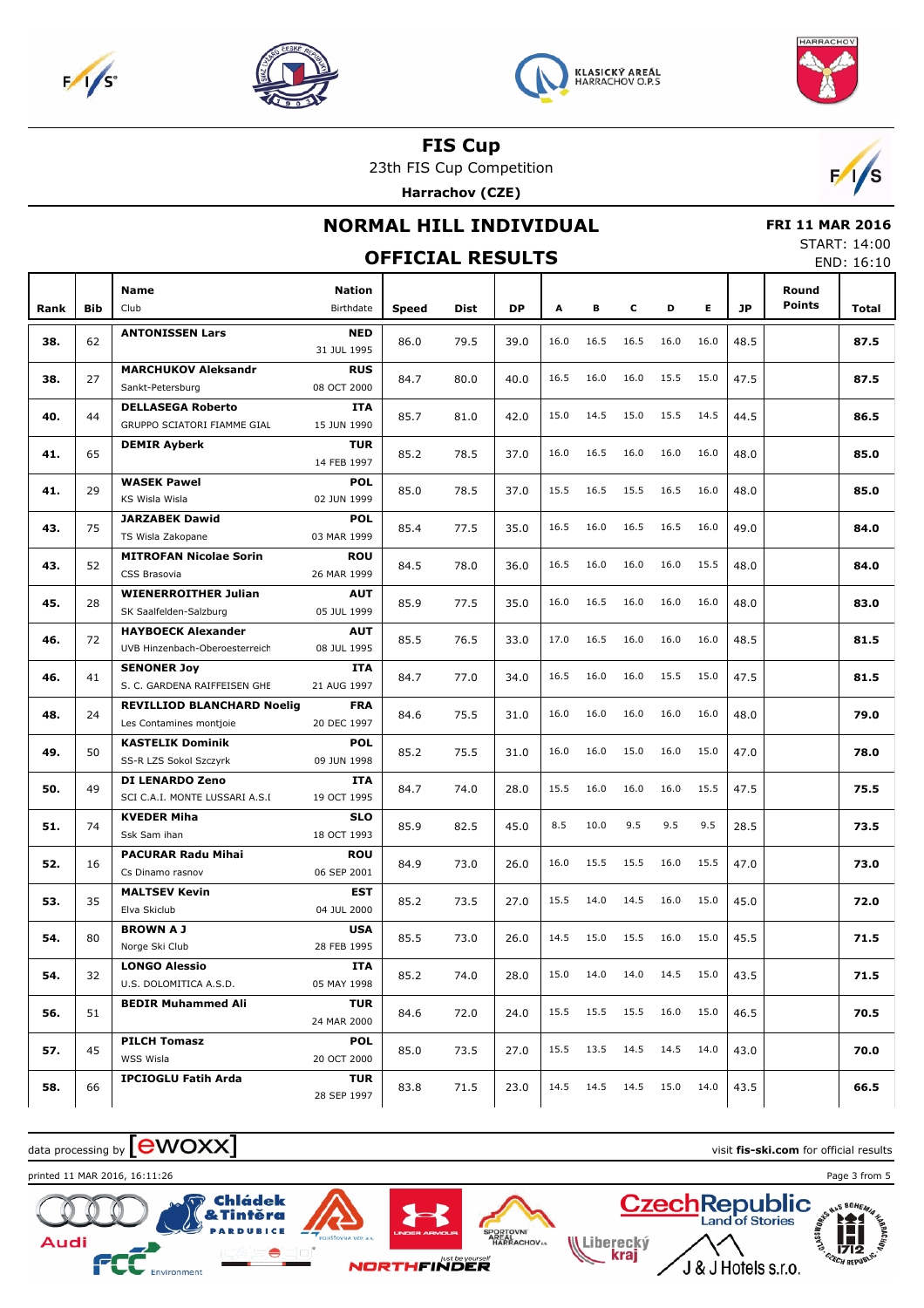







23th FIS Cup Competition

**Harrachov (CZE)**



## **NORMAL HILL INDIVIDUAL**

 **FRI 11 MAR 2016** START: 14:00

#### **OFFICIAL RESULTS** END: 16:10 **Bib Name** Club Birthdate **Nation Rank Speed Dist DP A B C D E JP Total Round Points DOHNAL Jakub** Lsk Lomnice **CZE** 13 APR 1997 **58.** 3 85.7 70.0 20.0 16.0 15.5 15.0 15.5 15.5 46.5 **66.5 CERNY Filip** Sk Jested Liberec **CZE** 13 NOV 1997 **60.** 2 84.6 69.5 19.0 17.5 15.5 15.0 15.0 15.5 46.0 **65.0 SIMITCHIYSKI Krasimir** Sk Rilski ski skachach **BUL** 26 JUL 2000 **61.** 37 84.1 69.0 18.0 16.0 15.0 15.5 15.5 15.5 46.5 **64.5 FARKAS Hunor** Cs Dinamo **ROU** 18 SEP 2001 **61.** 11 85.0 70.0 20.0 15.5 14.5 14.5 17.0 14.5 44.5 **64.5 BARTOS David** Tj Desna **CZE** 13 JUN 1994 **61.** 1 85.1 70.5 21.0 14.5 14.5 14.0 14.5 14.5 43.5 **64.5 LASOTA Damian** TJ Trinec **CZE** 11 MAY 1997 **64.** 26 85.2 69.5 19.0 15.0 14.0 14.5 14.5 14.5 43.5 **62.5 RUUKEL Kenno** Pohjakotkas-Otepaa **EST** 25 DEC 1997 **64.** 13 84.8 68.0 16.0 15.5 15.5 15.5 15.5 15.5 46.5 **62.5 CACINA Daniel Andrei** Cs Dinamo rasnov **ROU** 17 OCT 2001 **66.** | 18 | **61.5 68.5** | **83.3 68.5** | 17.0 | 14.5 14.5 15.0 15.0 | 15.0 | 44.5 | **61.5 ROCH DUPLAND Thomas** Saint Gervais **FRA** 03 FEB 1996 **67.** 38 84.8 67.0 14.0 14.0 13.5 13.5 14.0 13.0 41.0 **55.0 FELDOREANU Andrei** Acs Sacele **ROU** 13 APR 2000 **67.** 21 84.7 65.5 11.0 15.0 14.5 14.5 15.0 14.5 44.0 **55.0 SPULBER Mihnea Alexandru** Acs Sacele **ROU** 11 DEC 2000 **67.** 20 84.1 66.0 12.0 14.5 13.5 14.0 14.5 14.5 43.0 **55.0 HACEK Vit CZE** 28 JUN 1994 **70.** 5 84.2 67.0 14.0 14.5 13.5 14.0 13.0 13.0 40.5 **54.5 SLAVIK Frantisek** Tj Dukla liberec **CZE** 24 MAY 1998 **71.** 10 84.9 64.0 8.0 14.5 15.0 15.0 15.5 15.0 45.0 **53.0 SELCER Radek** Tj Frenstat pod radhostem **CZE** 10 AUG 2001 **71.** 9 84.1 64.0 8.0 14.5 15.5 15.0 15.5 14.5 45.0 **53.0 ARDELEAN Paul Gabriel** Css Dinamo rasnov **ROU** 03 SEP 1999 **73.** 23 84.7 64.5 9.0 14.5 13.0 13.5 14.0 13.5 41.0 **50.0 RYDL Radek** Ski Klub Harrachov **CZE** 15 JUL 2001 **74.** 19 82.3 61.5 3.0 15.5 15.5 15.0 15.0 14.5 45.5 **48.5 YIM Soo-Hyeon KOR** 23 JUL 2000 **75.** 46 83.7 61.0 2.0 15.5 15.0 15.5 15.0 14.5 45.5 **47.5 SCHAALE Max** SV Zschopau **GER** 05 FEB 1998 **76.** | 12 | <sub>1111</sub> | 12 | 1212 | 1223 | 13.3 | 13.5 | 13.5 | 13.5 | 13.5 | 13.5 | 13.6 | 14.0 | 12.5 | 40.0 | 12.5 | 40.0 | 12.5 | 40.0 | 12.5 | 40.0 | 12.5 | 40.0 | 12.5 | 40.0 | 12.5 | 40.0 | 12.5 | 40.0 | 12.5 | 40.0 | **SABLATURA Petr** Ski Klub harrachov **CZE** 03 JUL 2001 **77.** 8 . **18.6 1.0 11.0 12.0 42.0 13.5 12.0 13.5 14.0 13.5 14.0 13.5 13.0 41.0 42.0 VYVIAL Marcel** Tj Frenstat pod radhostem **CZE** 30 MAY 1999 **78.**  $\begin{bmatrix} 17 & | & \_ \end{bmatrix}$  **41.5 41.5 41.5 41.5 41.6 41.6 41.6 41.6 41.6 41.6 RABAUT Guillaume** Les Petites roches **FRA** 14 APR 1997 **78.** 15 84.5 58.5 -3.0 15.0 15.0 15.0 14.5 14.5 44.5 **41.5**

data processing by  $\lfloor$  **CWOXX**  $\rfloor$  and the set of the set of the set of the set of the set of official results



& Tintěra

Chládek





**WLiberecký** 

krai